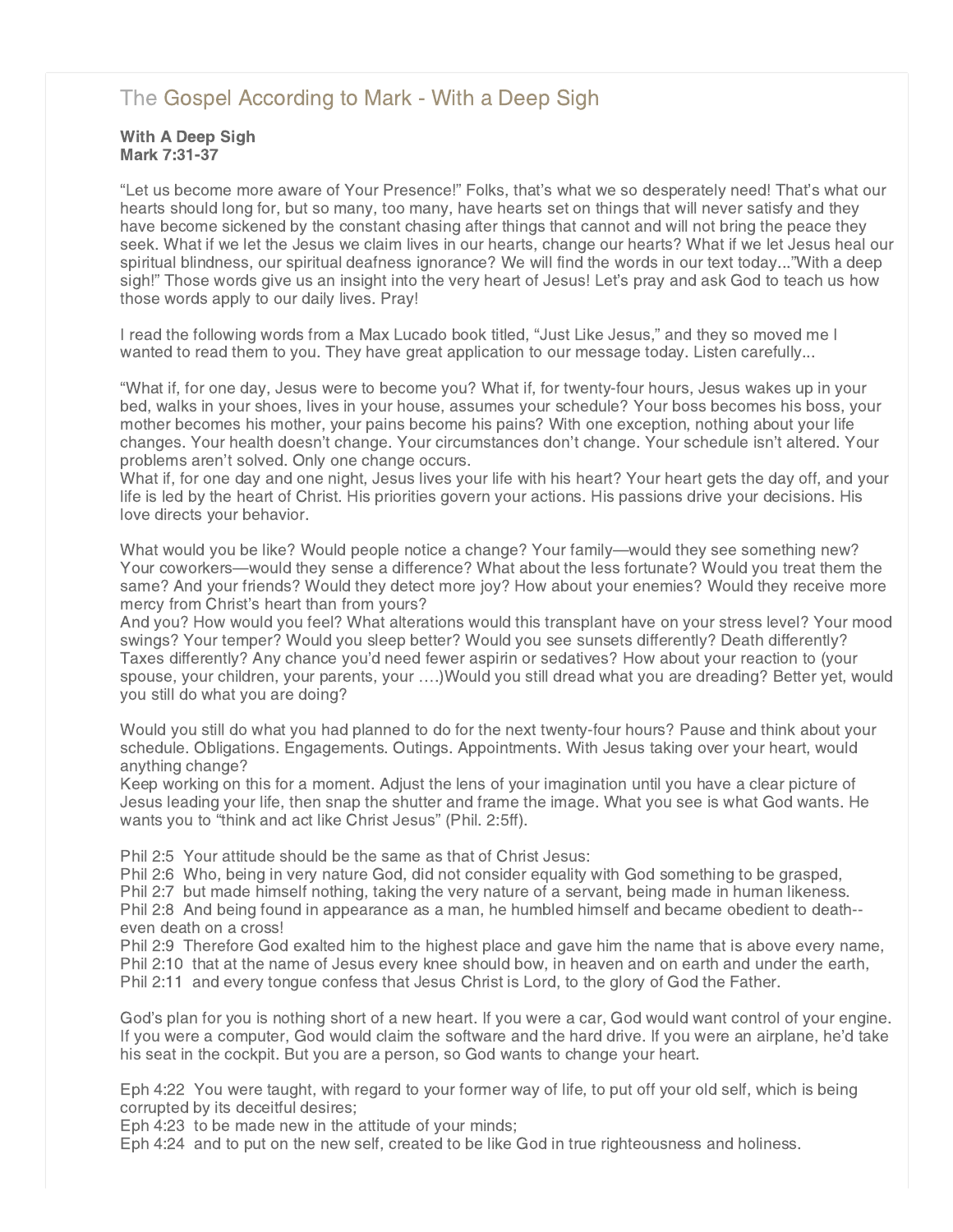God wants you to be just like Jesus. He wants you to have a heart like his. Lucado, M. 2001, c1998. Just like Jesus (electronic ed.) . Word Publishing: Nashville

And what does the heart of Jesus look like? The title of our message today is...

## With A Deep Sigh

Let's read our Scripture verses and you'll see where this comes from. Mark 7:31- 37

Mark 7:31 Then Jesus left the vicinity of Tyre and went through Sidon, down to the Sea of Galilee and into the region of the Decapolis.

Mark 7:32 There some people brought to him a man who was deaf and could hardly talk, and they begged him to place his hand on the man.

Mark 7:33 After he took him aside, away from the crowd, Jesus put his fingers into the man's ears. Then he spit and touched the man's tongue.

Mark 7:34 He looked up to heaven and with a deep sigh said to him, "Ephphatha!" (which means, "Be opened!").

Mark 7:35 At this, the man's ears were opened, his tongue was loosened and he began to speak plainly. Mark 7:36 Jesus commanded them not to tell anyone. But the more he did so, the more they kept talking about it.

Mark 7:37 People were overwhelmed with amazement. "He has done everything well," they said. "He even makes the deaf hear and the mute speak."

Jesus sighed deeply! Why? Because Jesus cared deeply! Jesus loved deeply! Jesus taught deeply! Jesus lived deeply! Jesus lived His heart and His heart was definitely to bring honor and glory to His Heavenly Father, and He knew what His Father desired. It's found in Jeremiah 31:3...

Jer 31:3 The LORD appeared to us in the past, saying: "I have loved you with an everlasting love; I have drawn you with loving-kindness.

This was the very reason Jesus had come to the earth. We talked about it last week.

Luke 19:10 For the Son of Man came to seek and to save what was lost."

And for this very reason it could be that Jesus also sighed because He knew the man had much deeper needs than the physical handicaps he faced. To be sure, Jesus cared about those things as well, He did after all, heal this man. However, too many times we only focus on our physical needs and totally miss the spiritual needs. Again, it's not that the physical troubles we have in this life are not important, it's just that many times we let those things become the priority all the while ignoring the spiritual things that have implications in this life and for eternity.

### We Live in A Shallow World

In the rush for instant gratification people's lives become shallow. People no longer take the time to go deep. Deep is where you find strong foundations for every area of life. Deep requires time and energy. Shallow is the easy way. It's easier to wade in the shallow than to learn to swim in the deep! Living life in the deep means you will have to expend time and energy to swim! Focusing on our spiritual well being is easy to ignore or neglect and not so easy to keep a priority. As a result, we become shallow in things that matter deeply. Things like...

### Commitment/Integrity/Honor/Relationships/Spirituality/Serving

Let me say two things about going deep when it comes to spirituality.

1st - People like to say "Well I feel, or I think" as apposed to learning what God's Word teaches! Where's the authority behind "I feel"? It's not "I feel" it's "God's Word says"!

2nd - You won't ever really get deeper until you apply what you've learned. It's not just knowing God's Word, it's living God's Word!

Let's go beneath the surface of our Scripture, dig a little deeper and see what we find...

### #1. Jesus cared for all people including gentiles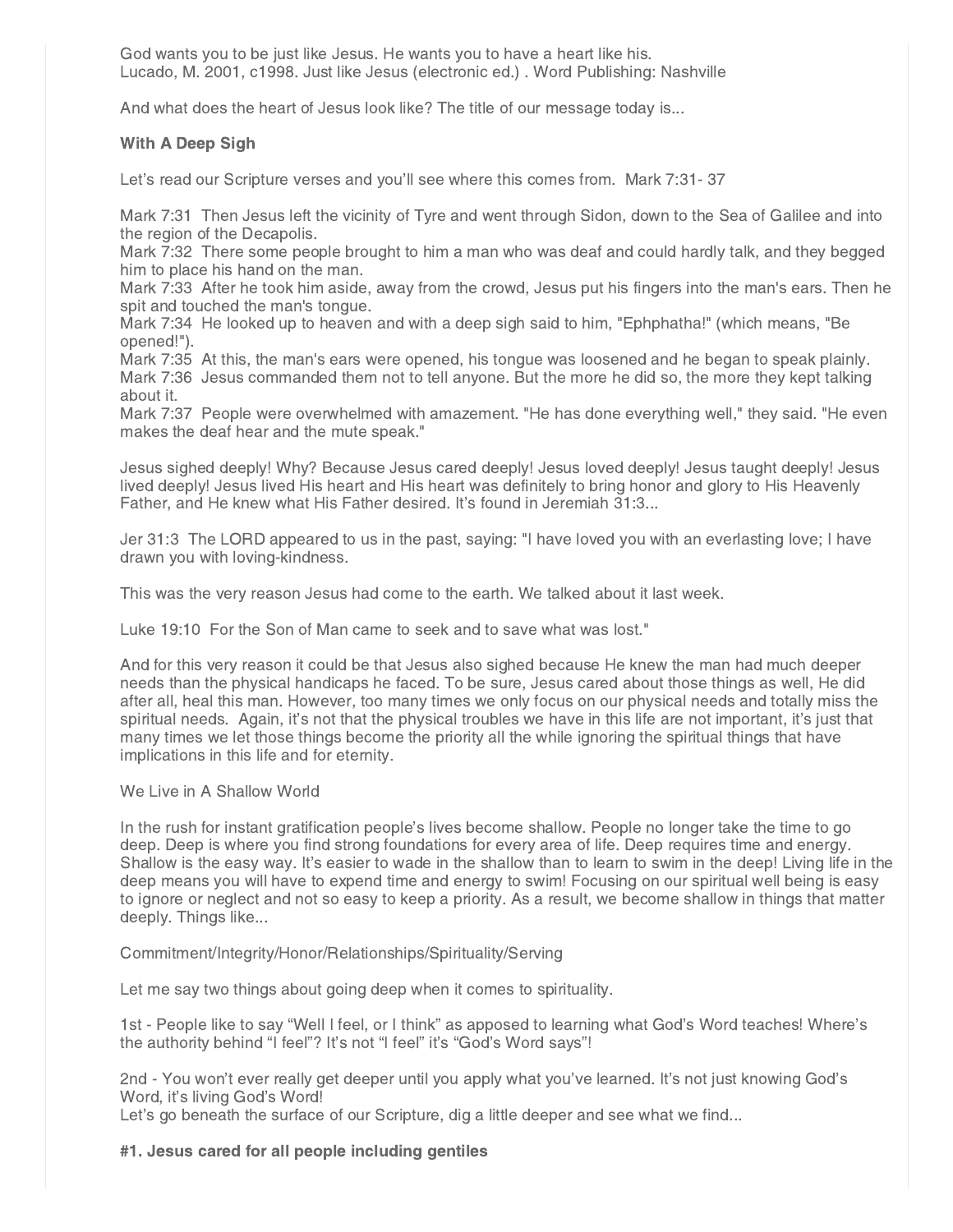Mark 7:31 Then Jesus left the vicinity of Tyre and went through Sidon, down to the Sea of Galilee and into the region of the Decapolis.

Jesus reinforced His desire to reach the non-Jew by continuing His ministry to people in the region of Decapolis - The Decapolis was a group of Greek cities referred to in Matthew 4:25; Mark 5:20; and Mark 7:31, originally ten in number but including more cities at a later time. They were centers for the spread of Greco-Roman culture and had no great love for the Jews. But Jesus, a Jew, spent considerable time there because He loved them, gentiles. We talked about that last week and this is good news for us! Jesus wanted us to have the opportunity to hear the gospel and to make a decision to have a relationship with God. Most of us are not Jewish by birth! We've been adopted by God into the family. Make no mistake about it, Jesus loved the Jewish people and wanted so desperately for them to turn back to God!

However, it should be clear to us who God loves . . .

John 3:16 "For God so loved the world that he gave his one and only Son, that whoever believes in him shall not perish but have eternal life.

John 3:17 For God did not send his Son into the world to condemn the world, but to save the world through him.

John 3:18 Whoever believes in him is not condemned, but whoever does not believe stands condemned already because he has not believed in the name of God's one and only Son.

Andrew may teach a series on the Gospel of John later this year, so I don't want to steal his thunder, but look at these verses...

John 1:11 He came to that which was his own, but his own did not receive him.

John 1:12 Yet to all who received him, to those who believed in his name, he gave the right to become children of God--

John 1:13 children born not of natural descent, nor of human decision or a husband's will, but born of God.

If you notice here in these verses John is letting people know that you aren't born into the kingdom of God by birthright, or race, or because some human decides to let you be a part the family of God, but a person is born of God when they receive Jesus, believe in His name and thereby become a child of God! You see there was a process by which a non-jew could become a Jewish proselyte, but it was not easy and not always welcomed. However, Jesus invites all who are willing to repent and believe, to call on His name, and when they do, He adopts them, saves them, forgives them, and begins transforming their lives in powerful ways. Is this just a New Testament thing? Nope. Listen to these verses found in Isaiah. They are powerful and really speak to the heart of God in the matter of His desire for all who cry out to Him to be saved...

Isa 56:3 Let no foreigner who has bound himself to the LORD say, "The LORD will surely exclude me from his people." And let not any eunuch complain, "I am only a dry tree."

Isa 56:4 For this is what the LORD says: "To the eunuchs who keep my Sabbaths, who choose what pleases me and hold fast to my covenant--

Isa 56:5 to them I will give within my temple and its walls a memorial and a name better than sons and daughters; I will give them an everlasting name that will not be cut off.

Isa 56:6 And foreigners who bind themselves to the LORD to serve him, to love the name of the LORD, and to worship him, all who keep the Sabbath without desecrating it and who hold fast to my covenant-- Isa 56:7 these I will bring to my holy mountain and give them joy in my house of prayer. Their burnt offerings and sacrifices will be accepted on my altar; for my house will be called a house of prayer for all nations."

In other words, God has already predetermined He wants you in the family and if you want in, no man or manmade rule can keep you out! Thank You Jesus!

In our text it says Jesus looked up to heaven and sighed. I believe His sigh may have been an expression of His deep, deep desire for the lost to come to know Him whether Jew or Gentile! And here He was taking the Gospel to a pagan people and they were responding. Now this leads us to another interesting part of our story...

### #2 Some people cared enough to bring a helpless man to Jesus

Mark 7:32 There some people brought to him a man who was deaf and could hardly talk, and they begged him to place his hand on the man.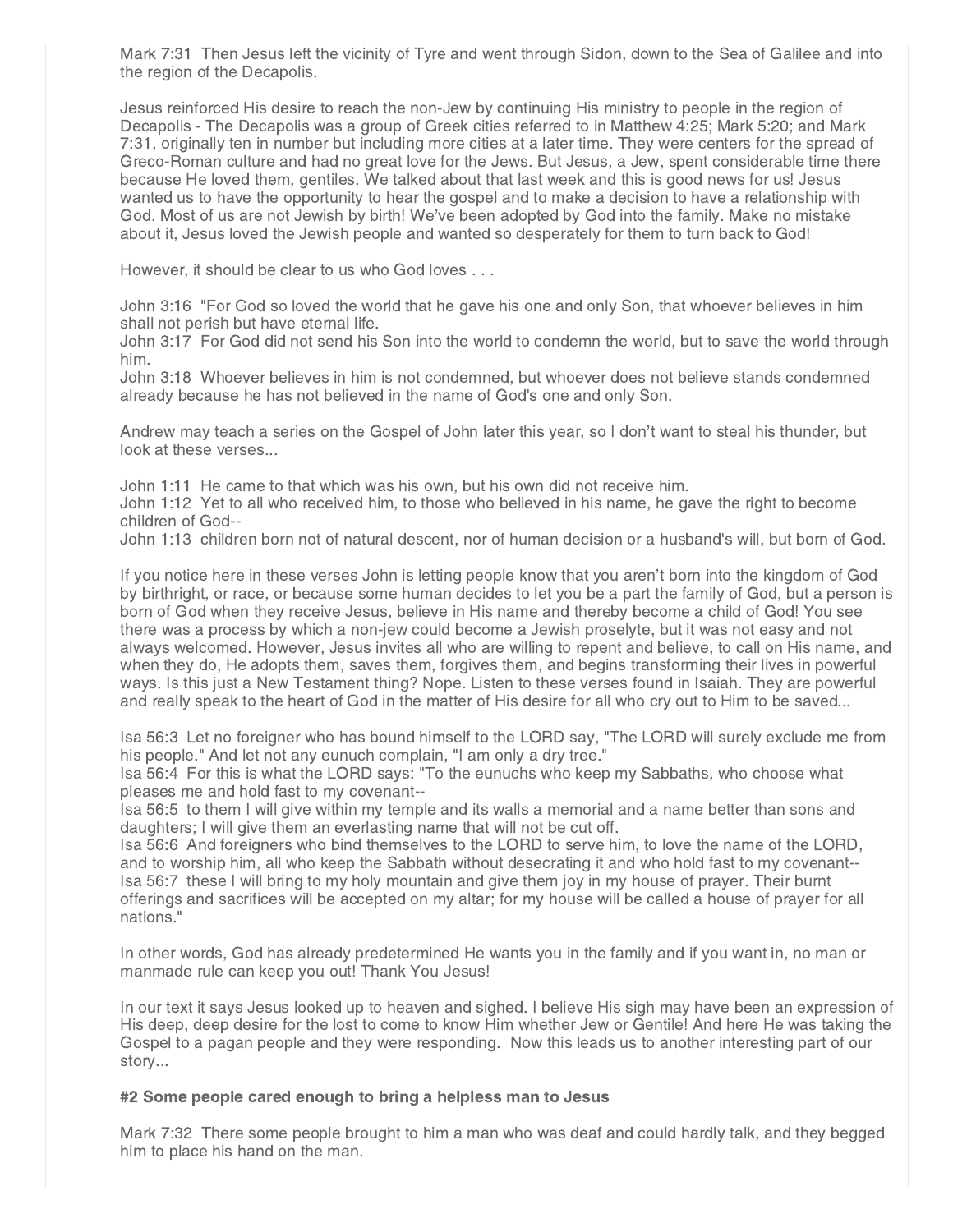Who were these "some people"? Were they family? Were they friends? Were they neighbors? We don't know who they were, but we do know they cared! They evidently cared deeply because they begged Jesus to place his hand on the man and heal him.

When is the last time you pleaded in prayer on behalf of someone else? When's the last time you pleaded with God for someone's spiritual healing? Listen to Paul's prayer for the Ephesians...

Eph 3:14 For this reason I kneel before the Father,

Eph 3:15 from whom his whole family in heaven and on earth derives its name.

Eph 3:16 I pray that out of his glorious riches he may strengthen you with power through his Spirit in your inner being,

Eph 3:17 so that Christ may dwell in your hearts through faith. And I pray that you, being rooted and established in love,

Eph 3:18 may have power, together with all the saints, to grasp how wide and long and high and deep is the love of Christ,

Eph 3:19 and to know this love that surpasses knowledge--that you may be filled to the measure of all the fullness of God.

Eph 3:20 Now to him who is able to do immeasurably more than all we ask or imagine, according to his power that is at work within us,

Eph 3:21 to him be glory in the church and in Christ Jesus throughout all generations, for ever and ever! Amen.

What would happen if we prayed like that? Maybe we should start praying like that and find out! You see, the more you learn God's Word, the more you're going to desire to bring helpless men and women to Jesus! Not in a pushy, judgmental, obnoxious way, but as you begin to live the principles of God's Word people will see the difference in your life and they will seek you out! It will happen! I promise you! And this takes us even deeper in our text.

#### # 3 Motivation is important

Mark 7:33 After he took him aside, away from the crowd, Jesus put his fingers into the man's ears. Then he spit and touched the man's tongue.

Mark 7:34 He looked up to heaven and with a deep sigh said to him, "Ephphatha!" (which means, "Be opened!").

What a powerful glimpse into the heart of God! Jesus didn't want to make a spectacle of the man! He cared about the man's feelings and self-esteem. He wanted to heal the man not to show people that He could, but because the man was in need! He wasn't into the numbers game (He told them not to tell anyone)! Why did Jesus not want them to tell anyone?

Consider this...

There were many in the crowds that came simply to witness the show! Sometimes they got in the way of those who really needed what Jesus had to offer! Jesus wanted to get to those who needed Him and were willing to receive what He had to offer! It's not that Jesus didn't care about the masses, He did, but numbers for numbers sake is an ungodly activity and Jesus wasn't trying to wow people with His ability to draw large crowds! Jesus' motivation for His ministry was to honor His Father and to reach the souls of men and women and see them transformed into the people God created them to be! I'm afraid there are ministries in this world who are competing for numbers! To see who can be the biggest, or the most recognized. There are ministries that may be more concerned with the bottom line than they are with bringing lost souls into the saving knowledge of Jesus Christ and helping them become fully devoted followers of Jesus! I pray Northshore Church always remains committed to our vision...

To raise up a healthy church that will impact the Northshore and ultimately the world with the life changing message of Jesus Christ!

I pray that we will set goals and let God help us plan the very best ways in which to become and stay healthy and ways to impact our world with the life changing message of Jesus! I tell our staff all the time that I need help in figuring out the best ways to accomplish our vision, but I want to also make sure our motivation is always pure, God-honoring, and deeply tied to life transformation. The very intimate and loving way Jesus interacted with this broken man showed His compassion, kindness, humility, gentleness and patience.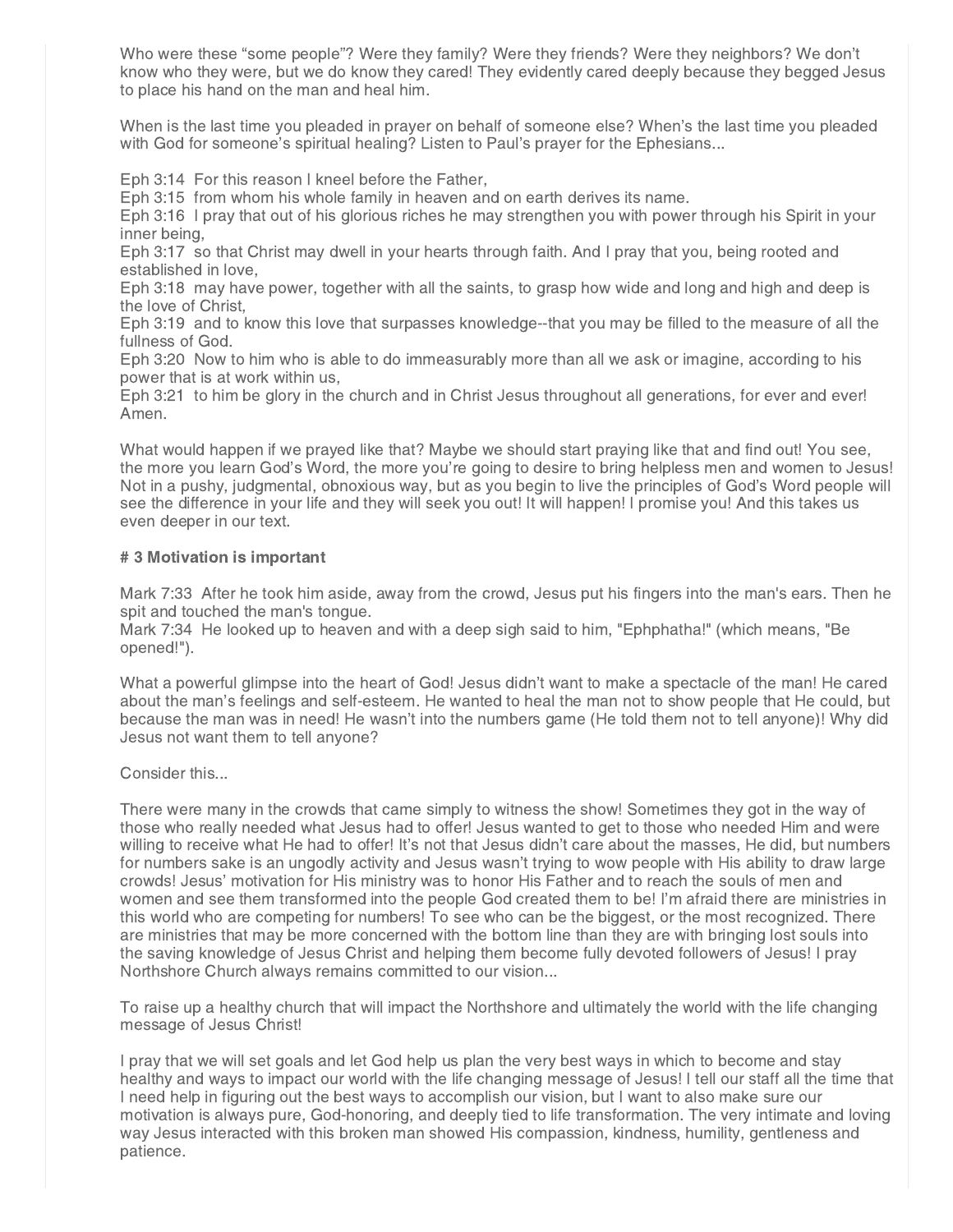Paul talked about keeping it real and truthfully motivated when he told the Colossian Church...

Col 3:9 Do not lie to each other, since you have taken off your old self with its practices

Col 3:10 and have put on the new self, which is being renewed in knowledge in the image of its Creator.

Col 3:11 Here there is no Greek or Jew, circumcised or uncircumcised, barbarian, Scythian, slave or free, but Christ is all, and is in all.

Col 3:12 Therefore, as God's chosen people, holy and dearly loved, clothe yourselves with compassion, kindness, humility, gentleness and patience.

Col 3:13 Bear with each other and forgive whatever grievances you may have against one another. Forgive as the Lord forgave you.

Col 3:14 And over all these virtues put on love, which binds them all together in perfect unity.

And talk about putting on love, which binds all virtues together...

### #4 Jesus was willing to get personally involved at the man's point of need

"Is not the putting of His fingers into his ears and the touching of His own saliva on the man's tongue as eloquent a word and as tangible a call to faith as He could offer?" Henry Turlington

Are we willing to meet people at their point of need? Are we willing to be inconvenienced by the needs of others? Are we willing to be like Jesus? Do you sigh when asked to serve? Is it a sigh of compassion, or is it a sigh of irritation. Is it how privileged am I to be allowed to serve or is it how inconvenient of you to ask me? Paul gave some very important instructions to the Church at Corinth...

2 Cor 5:16 So from now on we regard no one from a worldly point of view. Though we once regarded Christ in this way, we do so no longer.

2 Cor 5:17 Therefore, if anyone is in Christ, he is a new creation; the old has gone, the new has come! 2 Cor 5:18 All this is from God, who reconciled us to himself through Christ and gave us the ministry of reconciliation:

2 Cor 5:19 that God was reconciling the world to himself in Christ, not counting men's sins against them. And he has committed to us the message of reconciliation.

2 Cor 5:20 We are therefore Christ's ambassadors, as though God were making his appeal through us.

We are Christ's ambassadors. Ambassadors leave the comforts of their home and go to foreign lands to take a message, to represent, to work on behalf of the nation or individual who has sent them. It is vital for an ambassador to have knowledge, wisdom and a good understanding of their job description, but if they know everything they are supposed to know and have all the tools they are supposed to have, but they never leave home, then all the knowledge and education and credentials do not matter. If they never go on the field and use that knowledge and training they have failed at their job. According to John's Gospel, Jesus was the Word, but in order for that Word to accomplish what it was supposed to accomplish, it had to become flesh and dwell among us in this world. Jesus was the living revelation of the written revelation of God and He lived it! So it's like this: If you just know the Word, but you don't live the Word, then you have missed the point! It stands to reason that you can't live what you don't know, and you can't give what you don't have, but if you have the Word and know the Word, but you don't give the Word by living the Word with intentionality, with passion, with consistency, with purpose, on purpose, then I believe God sighs, because if we don't practice the Word we know, then we have become no different than the Pharisees and Sadducees of Jesus' day...We talked about this recently, but it won't hurt to be reminded. I'll end with these three Scriptures that should help us have the heart of Jesus in the way we live our lives...

Mat 23:1 Then Jesus said to the crowds and to his disciples:

Mat 23:2 "The teachers of the law and the Pharisees sit in Moses' seat.

Mat 23:3 So you must obey them and do everything they tell you. But do not do what they do, for they do not practice what they preach.

James said this...

James 1:21 Therefore, get rid of all moral filth and the evil that is so prevalent and humbly accept the word planted in you, which can save you.

James 1:22 Do not merely listen to the word, and so deceive yourselves. Do what it says.

The writer of Hebrews says this...

Heb 10:23 Let us hold unswervingly to the hope we profess, for he who promised is faithful.